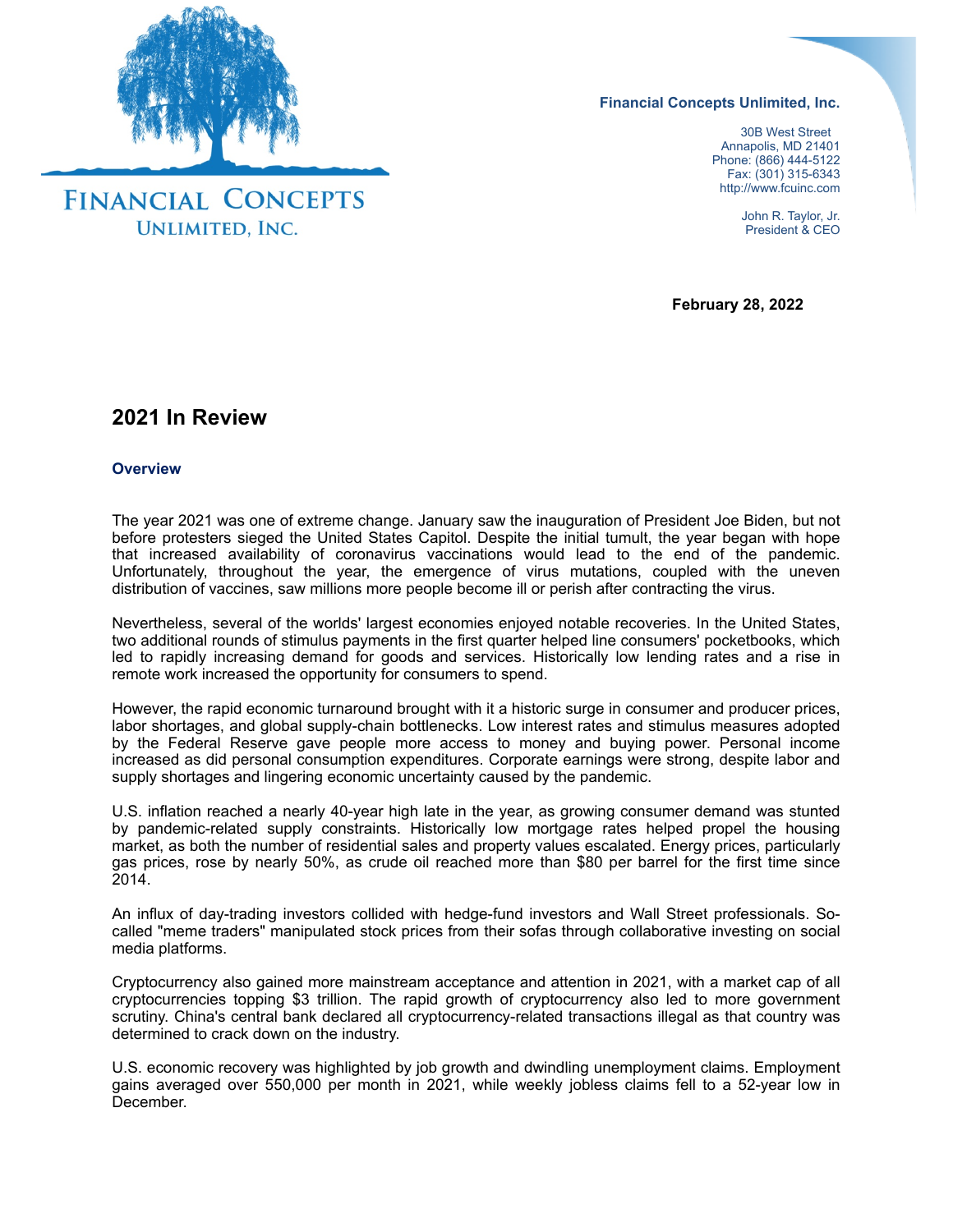Despite increasing numbers of COVID-related cases, the stock market generally prospered, with each of the benchmark indexes posting year-over-year gains. Each of the market sectors also ended 2021 in the black. Overall, we experienced plenty of change in 2021.

The year 2022 is likely to be very interesting as well.

| Market/Index            | <b>2020 Close</b> | As of 9/30        | <b>2021 Close</b> | <b>Month Change</b> | Q4 Change | <b>2021 Change</b> |
|-------------------------|-------------------|-------------------|-------------------|---------------------|-----------|--------------------|
| <b>DJIA</b>             | 30.606.48         | 33,843.92         | 36,338.30         | 5.38%               | 7.37%     | 18.73%             |
| <b>NASDAQ</b>           | 12,888.28         | 14.448.58         | 15.644.97         | 0.69%               | 8.28%     | 21.39%             |
| <b>S&amp;P 500</b>      | 3,756.07          | 4.307.54          | 4.766.18          | 4.36%               | 10.65%    | 26.89%             |
| Russell 2000            | 1.974.86          | 2.204.37          | 2,245.31          | 2.11%               | 1.86%     | 13.69%             |
| <b>Global Dow</b>       | 3,487.52          | 3,958.34          | 4.137.63          | 5.74%               | 4.53%     | 18.64%             |
| Fed. Funds              | $0.00\% - 0.25\%$ | $0.00\% - 0.25\%$ | $0.00\% - 0.25\%$ | 0 bps               | 0 bps     | 0 bps              |
| <b>10-yr Treasuries</b> | 0.91%             | 1.52%             | 1.51%             | 7 bps               | $-1$ bps  | 60 bps             |
| <b>US Dollar-DXY</b>    | 89.84             | 94.25             | 95.64             | $-0.27%$            | 1.47%     | 6.46%              |
| Crude Oil-CL=F          | \$48.52           | \$75.03           | \$75.44           | 12.65%              | 0.55%     | 55.48%             |
| Gold-GC=F               | \$1,893.10        | \$1,758.20        | \$1,830.30        | 3.34%               | 4.10%     | $-3.32%$           |

### **Stock Market Indexes**

Chart reflects price changes, not total return. Because it does not include dividends or splits, it should not be used to benchmark performance of specific investments.

## **Snapshot 2021**

### *The Markets*

• Equities: Throughout the year, the U.S. stock market pushed higher. Despite mounting COVID cases, escalating inflation, labor shortages, supply bottlenecks, and severe weather that hit nearly every part of the country at one time or another, Wall Street continued to post gains. Large caps, small caps, growth, value — seemingly every market segment increased, surpassing most of the outlooks at the start of the year. While many factors contributed to the strong market performance in 2021, a few highlights include consistently favorable data pointing to ongoing economic recovery, strong corporate earnings throughout 2021, the acceptance of cryptocurrency as a mainstream investment, a low interest-rate environment, stimulus programs that provided consumers with cash, increasing job opportunities, and the availability of coronavirus vaccines.

• On the last day of the year, the S&P 500 eclipsed its 2020 closing by nearly 27.0%, the Nasdaq rose by more than 21.3%, the Dow gained about 19.0%, the Global Dow advanced 18.6%, and the Russell 2000 climbed 13.7%. The fourth quarter was particularly robust for large caps, with the S&P 500 climbing 10.7% and the Dow advancing 7.4%. Each of the market sectors closed the year well above its prior year's totals. Energy ended 2021 48.0% higher, followed by real estate (43.0%), information technology (33.5%), and financials (33.0%).

• Bonds: For the most part, long-term bonds underperformed, particularly on inflation concerns, low interest rates, economic growth, and favorable stock performance. Ten-year Treasuries ended the year at 1.51%, up 60 basis points, the biggest annual rise since 2013. U.S. bond returns were down about 3.0%,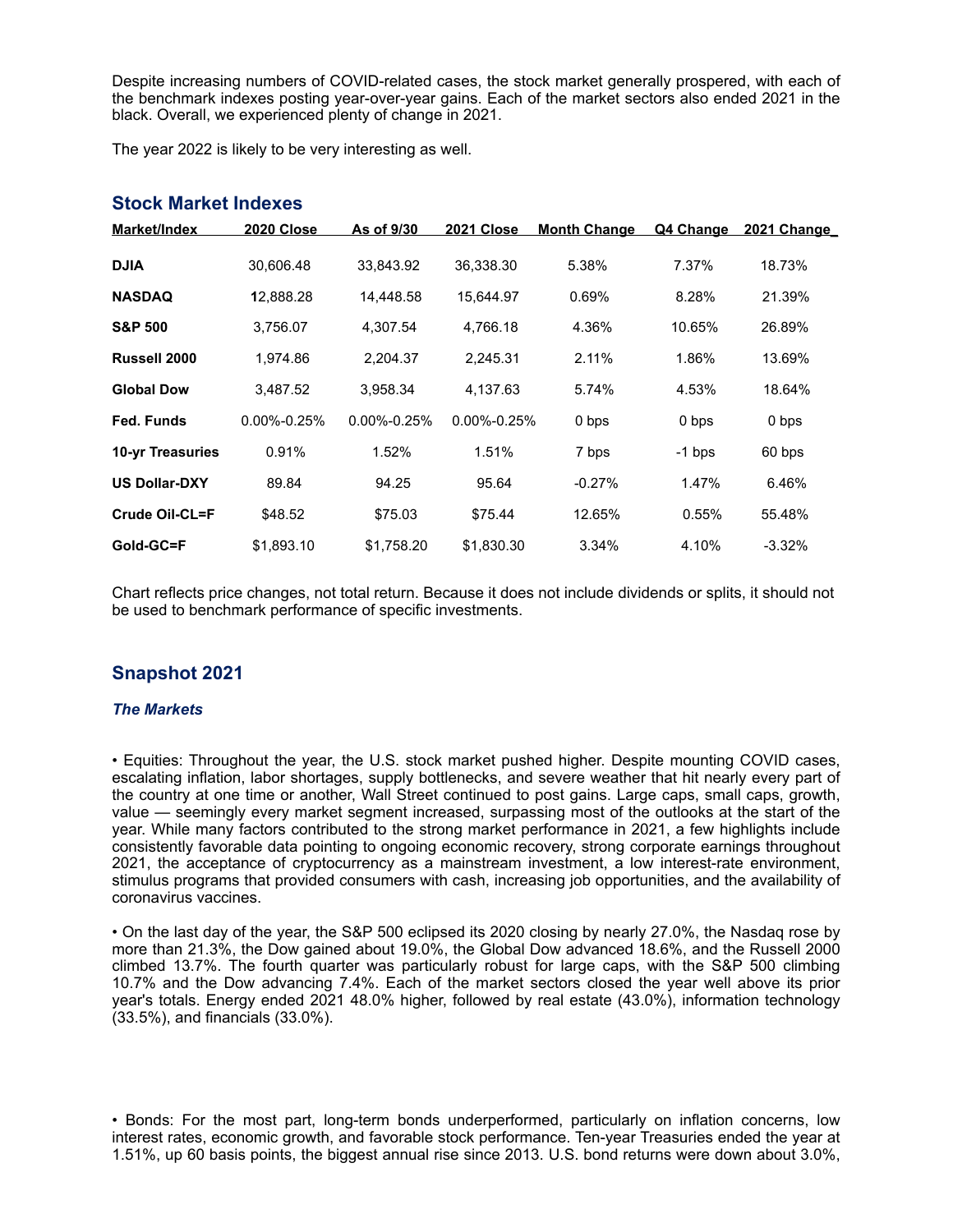well below other major bond markets. With the Federal Reserve likely to accelerate interest rates in 2022, 10-year Treasury yields are expected to push above 2.0% next year.

• Oil: Crude oil prices fell in 2020 as demand dwindled due to coronavirus constraints. However, crude oil prices surged in 2021 as economic growth quickly increased demand and the time needed to accelerate output to pre-pandemic levels. Crude oil prices opened the year around \$48.50 per barrel but rose steadily for most of the year, reaching more than \$80.00 per barrel in October — a price not seen since 2014 — ultimately ending 2021 at about \$75.44 per barrel.

• Prices at the pump also vaulted higher in 2021. The national average retail price for regular gasoline was \$2.249 per gallon to begin 2021. Gas prices steadily increased throughout the year, reaching a high of \$3.410 in early November. Gas prices trended marginally lower for the remainder of 2021, closing out the year at \$3.275 per gallon on December 27.

• FOMC/interest rates: The Federal Reserve began the year focused on promoting economic recovery. The Fed maintained the target range for the federal funds rate at 0.00%-0.25% for the duration of 2021, while continuing to purchase securities on a monthly basis (\$80 billion Treasuries and \$40 billion mortgage-backed securities) through November. For much of the year, employment gains were solid, consumer demand for goods and services increased, and overall economic activity strengthened. However, strong consumer demand collided with pandemic-related supply constraints, driving prices higher, such that inflation hit a nearly 39-year high in November, with prices up 6.8% (Consumer Price Index) from a year before. The Fed initially termed the rapid rise in prices "transitory," expecting that the factors driving inflation upward would subside. However, by November, the Fed acknowledged that factors contributing to inflationary pressures were more than "transitory" and agreed to begin tapering its asset purchases in December. The Fed also projected that it would increase interest rates as many as three times in 2022.

• US Dollar-DXY: The dollar held its own for much of the year, reaching a new high in November. Despite a marginal dip at the end of the year, the dollar is still on track to enjoy its biggest gain since 2015. With the prospects of the Federal Reserve raising interest rates, the dollar could see another surge in 2022. The US Dollar Index (DX-Y.NYB), which measures the U.S. dollar against the currencies of several other countries, hit a high of \$96.94 in November and hovered between \$92.60 and \$96.00 since early July. It closed at \$95.64 on December 31, rising nearly 6.5% since the beginning of the year.

• Gold: Gold prices began the year at \$1,893.10 and closed 2021 at \$1,830.30, a decrease of nearly 3.3%. During the year, gold fell to \$1,700.20 at the end of February, only to surge to \$1,895.70 in mid-May. Generally, stock market growth, rising bond yields, and a stronger dollar kept gold prices in check for most of 2021.

### **Last Month's Economic News**

• Employment: Job growth slowed in November with the addition of 210,000 new jobs, well below the 2021 monthly average of 555,000. The unemployment rate fell by 0.4 percentage point to 4.2%. The number of unemployed persons fell by 542,000 to 6.9 million. For comparison, in November 2020 the unemployment rate was 6.7% and the number of unemployed persons was 10.7 million. While both measures are down considerably from their highs at the end of the February-April 2020 recession, they remain above their levels prior to the coronavirus pandemic (3.5% and 5.7 million, respectively, in February 2020). Among the unemployed, the number of workers who permanently lost their jobs declined by 205,000 to 1.9 million in November, although this is 623,000 higher than in February 2020. The labor force participation rate edged up to 61.8% in November and is 1.5 percentage point lower than in February 2020. The employment-population ratio increased by 0.4 percentage point to 59.2% in November but remained below the pre-pandemic figure of 61.1% in February 2020. In November, average hourly earnings increased by \$0.08 to \$31.03. Over the past 12 months ended in November, average hourly earnings rose by 4.8% (average hourly earnings in November 2020 were \$29.61). The average work week increased by 0.1 hour to 34.8 hours in November (unchanged from November 2020).

• There were 965,000 Initial claims for unemployment insurance for the week ended January 9, 2021. During the same period, the total number of workers receiving unemployment insurance was 5,271,000. Over the course of the year, initial weekly claims steadily decreased on a monthly basis thereafter, hitting a low of 188,000 in early December. As of December 25, there were 198,000 initial claims for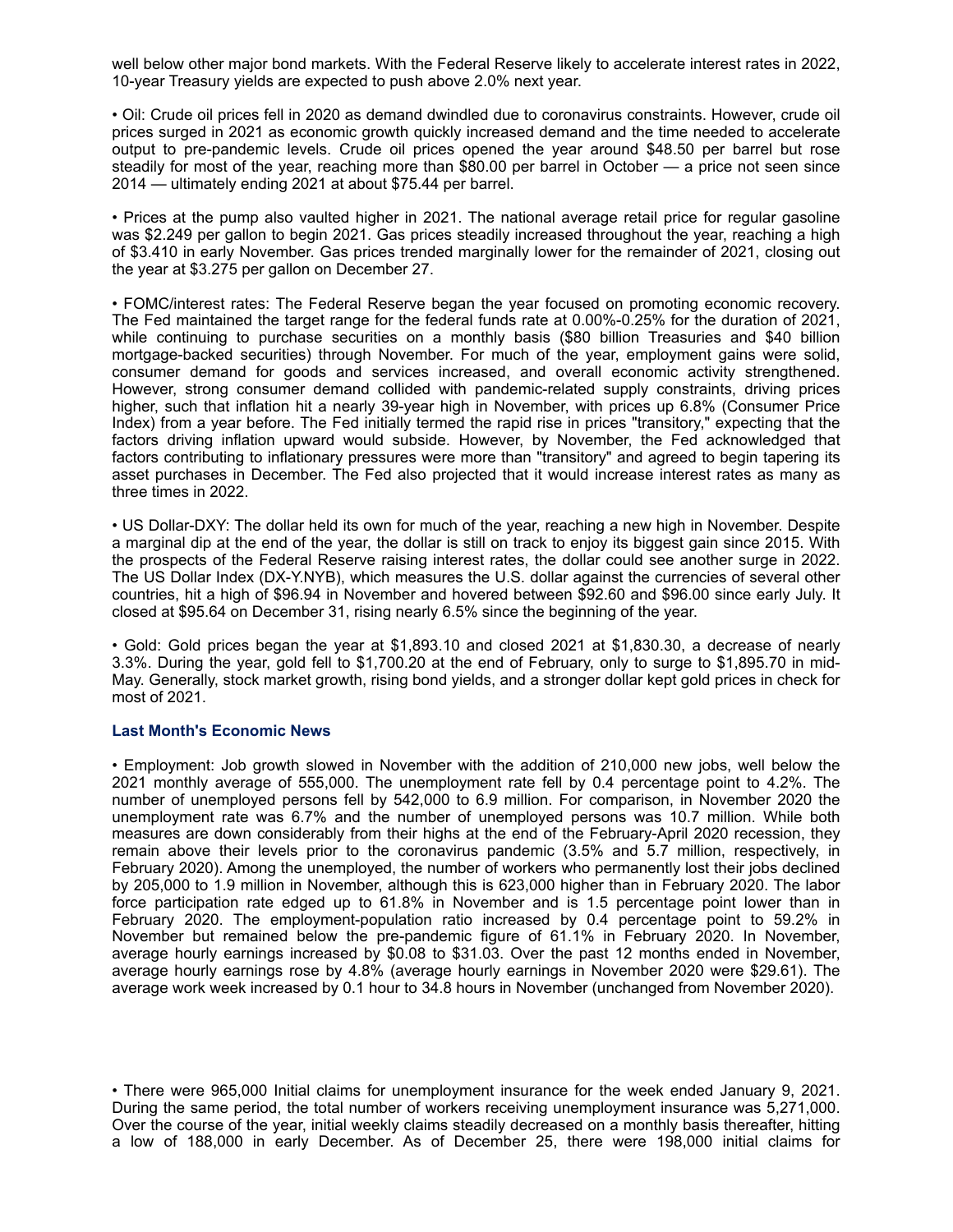unemployment insurance and the total number of claims paid for the week ended December 18 was 1,716,000, which is below the February 2020 (pre-pandemic) figure of 1,724,000.

• FOMC/interest rates: The Federal Open Market Committee met in December and agreed to cut its asset purchase program by \$30 billion per month beginning in January 2022, with the option of making similar reductions in the pace of asset purchases each month thereafter, unless the Committee determines an adjustment is warranted. The Committee decided to keep the target range for the federal funds rate at 0.00%-0.25%. The FOMC acknowledged that inflation is broad-based and attributed it to "supply and demand imbalances related to the pandemic and the reopening of the economy."

• GDP/budget: While the economy accelerated in the third quarter, it did not keep pace with the rate of growth in the second quarter. Gross domestic product increased at an annualized rate of 2.3% in the third quarter. GDP rose 6.7% in the second quarter. The increase in third-quarter GDP reflected the continued economic impact of the COVID-19 pandemic. A resurgence of COVID-19 cases resulted in new restrictions and delays in the reopening of establishments in some parts of the country. Government assistance payments in the form of forgivable loans to businesses, grants to state and local governments, and social benefits to households all decreased. Consumer spending, as measured by the personal consumption expenditures index, rose 2.3% in the third quarter, well below the pace set in the second quarter (6.7%) and the first quarter (6.3%). Nonresidential (business) fixed investment rose 1.7% in the third quarter compared to a 9.2% jump in the second quarter. Exports fell 5.3% in the third quarter, compared with a 7.6% increase in the previous quarter. Imports, which are a negative in the calculation of GDP, rose 4.7% in the third quarter, down from a 7.1% increase in the second quarter. Consumer prices increased 5.3% in the third quarter (6.5% in the second quarter). Excluding food and energy, consumer prices advanced 4.6% in the third quarter (6.1% in the second quarter).

• November saw the federal budget deficit come in at \$191.3 billion, down roughly 32.0% from November 2020. The deficit for the first two months of fiscal year 2022, at \$356.4 billion, is 20.5% lower than the first two months of the previous fiscal year. Through November, government outlays rose 4.0%, while receipts increased 21.6%. Through the first two months of fiscal year 2022 compared to the same period last year, individual income taxes are up \$79.6 billion (\$282.1 billion versus \$202.5 billion), while corporate income taxes have risen \$9.4 billion (\$15.4 billion versus \$6.0 billion).

• Inflation/consumer spending: According to the latest Personal Income and Outlays report, personal income and disposable personal income rose 0.4% in November after increasing 0.5% and 0.4%, respectively, in October. Consumer spending advanced 0.4% in November after increasing 1.4% the previous month. Consumer prices climbed 0.6% in November after increasing 0.7% in October. Consumer prices have risen 5.7% since November 2020.

• The Consumer Price Index climbed 0.8% in November after advancing 0.9% in October. Over the 12 months ended in November, the CPI rose 6.8% — the largest 12-month gain since June 1982. Price growth was broad based, with all major categories showing an increase, led by gasoline (6.1%), energy commodities (5.9%), fuel oil (3.5%), and used cars and trucks (2.5%). Prices for food rose 0.7%, while prices for food at home increased 0.8%. Since November 2020, gasoline prices are up 58.1%, fuel oil has increased 59.3%, food prices have risen 6.1% (food at home has climbed 6.4%), while new vehicles (11.1%) and used vehicles (31.4%) also advanced.

• Prices that producers receive for goods and services rose 0.8% in November following a 0.6% October jump. Producer prices increased 9.6% for the 12 months ended in November, the largest advance since data was first calculated in November 2010. Producer prices less foods, energy, and trade services rose 0.7% in November, which is the largest monthly increase since July 2021. In November, prices for services increased 0.7%, while prices for goods climbed 1.2%. For the 12 months ended in November, prices less foods, energy, and trade services moved up 6.9%, the largest rise since 12-month data was first calculated in August 2014.

• Housing: Sales of existing homes increased 1.9% in November, marking the third consecutive monthly increase. Existing home sales dropped 2.0% from November 2020. The median existing-home price was \$353,900 in November, the same price as in October. Unsold inventory of existing homes represents a 2.1-month supply at the current sales pace, a decline from both the prior month and from one year ago. Sales of existing single-family homes rose 1.6% in November following a 1.3% jump in October. Over the last 12 months, sales of existing single-family homes are down 2.2%. The median existing single-family home price was \$362,600 in November, up from \$360,800 in October.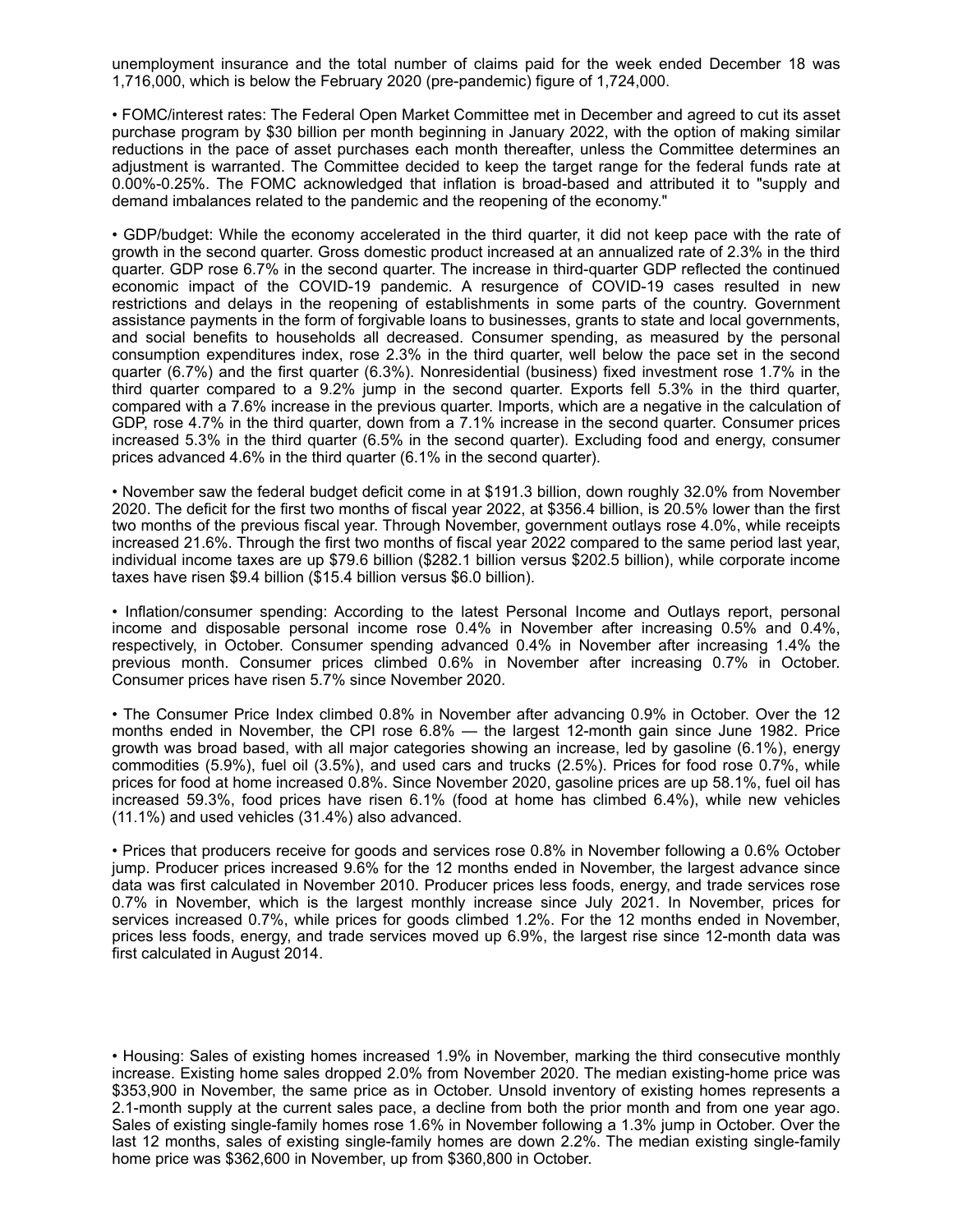• New single-family home sales also advanced in November, climbing 12.4% after falling 9.2% (revised) in October. The median sales price of new single-family houses sold in November was \$416,900 (\$408,700 in October). The November average sales price was \$481,700 (\$478,200 in October). The inventory of new single-family homes for sale in November represented a supply of 6.5 months at the current sales pace, down from the October estimate of 7.1 months.

• Manufacturing: Industrial production rose 0.5% in November, advancing 5.3% since November 2020. Manufacturing increased 0.7% in November, reaching its highest level since January 2019. Over the past 12 months, manufacturing has increased 4.6%. Mining rose 0.7% in November, while utilities decreased 0.8%. Several market groups advanced in November. Over the 12 months ended in November, motor vehicles and parts fell 5.4%, while most of the other industry groups advanced, with notable gains in machinery, petroleum and coal products, electric, and natural gas. Capacity utilization reached 76.8% in November, its highest level since 76.8% in November 2019.

• November saw new orders for durable goods increase 2.5%, advancing for six out of the last seven months. Durable goods orders inched up 0.1% in October. New orders for durable goods rose 21.5% since November 2020. Excluding transportation, new orders increased 0.8% in November. Excluding defense, new orders increased 2.0%. Transportation equipment, up following two consecutive monthly decreases, led the November increase, up 6.5%.

• Imports and exports: Both import and export prices rose higher in November. Import prices rose 0.7% after increasing 1.5% in the prior month. Prices for imports have risen each month of 2021, except for a 0.2% decline in August. Since November 2020, import prices have advanced 11.7%, the largest 12-month increase since prices climbed 12.7% for the period ended in September 2011. Import fuel prices continued to increase, rising 2.0% in November. Import fuel prices have advanced 86.1% since November 2020. Excluding fuel prices, import prices rose 0.5% in November and are up 1.6% for the last 12 months. Export prices increased 1.0% in November after rising 1.6% in October. Export prices increased 18.2% over the 12 months ended in November, the largest 12-month advance since data was first published in September 1984.

• The international trade in goods deficit was \$97.8 billion in November, up \$14.6 billion, or 17.5%, from October. Exports of goods were \$154.7 billion in November, \$3.3 billion less than in October. Imports of goods were \$252.4 billion in November, \$11.3 billion more than in October. The November drop in exports was widespread, with only foods, feeds, and beverages increasing. On the other hand, each category of imports rose, led by industrial supplies, consumer goods, and automotive vehicles.

• The latest information on international trade in goods and services, out December 7, is for October and shows that the goods and services trade deficit was \$161.1 billion, a decrease of \$14.3 billion, or 17.6%, from the September deficit. October exports were \$223.6 billion, 8.1%, more than September exports. October imports were \$290.7 billion, 0.9%, more than September imports. Year to date, the goods and services deficit increased \$161.1 billion, or 29.7%, from the same period in 2020. Exports increased \$315.1 billion, or 17.9%. Imports increased \$476.8 billion, or 20.7%.

• International markets: Despite several countries reporting record numbers of COVID-19 cases, global economic recovery has been fairly steady, as several nations around the world held off from imposing fresh lockdowns. Gross domestic product rose in several countries including the United Kingdom (6.9%), the Eurozone (5.2%), Germany (2.9%), Japan (1.6%), and China (7.7%). Crude oil prices dipped below \$80.00 per barrel following their biggest rise since 2009. And stock markets were poised to close the year well above where they started in 2021. For 2021, the STOXX Europe 600 Index rose 22.3%; the United Kingdom's FTSE advanced 14.3%; Japan's Nikkei 225 Index climbed 4.9%; and China's Shanghai Composite Index gained 4.8%.

• Consumer confidence: The Conference Board Consumer Confidence Index® increased in December. The index stands at 115.8, up from 111.9 in November (revised). The Present Situation Index, based on consumers' assessment of current business and labor market conditions, was relatively flat at 144.1 in December, down from 144.4 the previous month. The Expectations Index — based on consumers' shortterm outlook for income, business, and labor market conditions — increased to 96.9 in December, up from November's reading of 90.2.

## **In Conclusion**